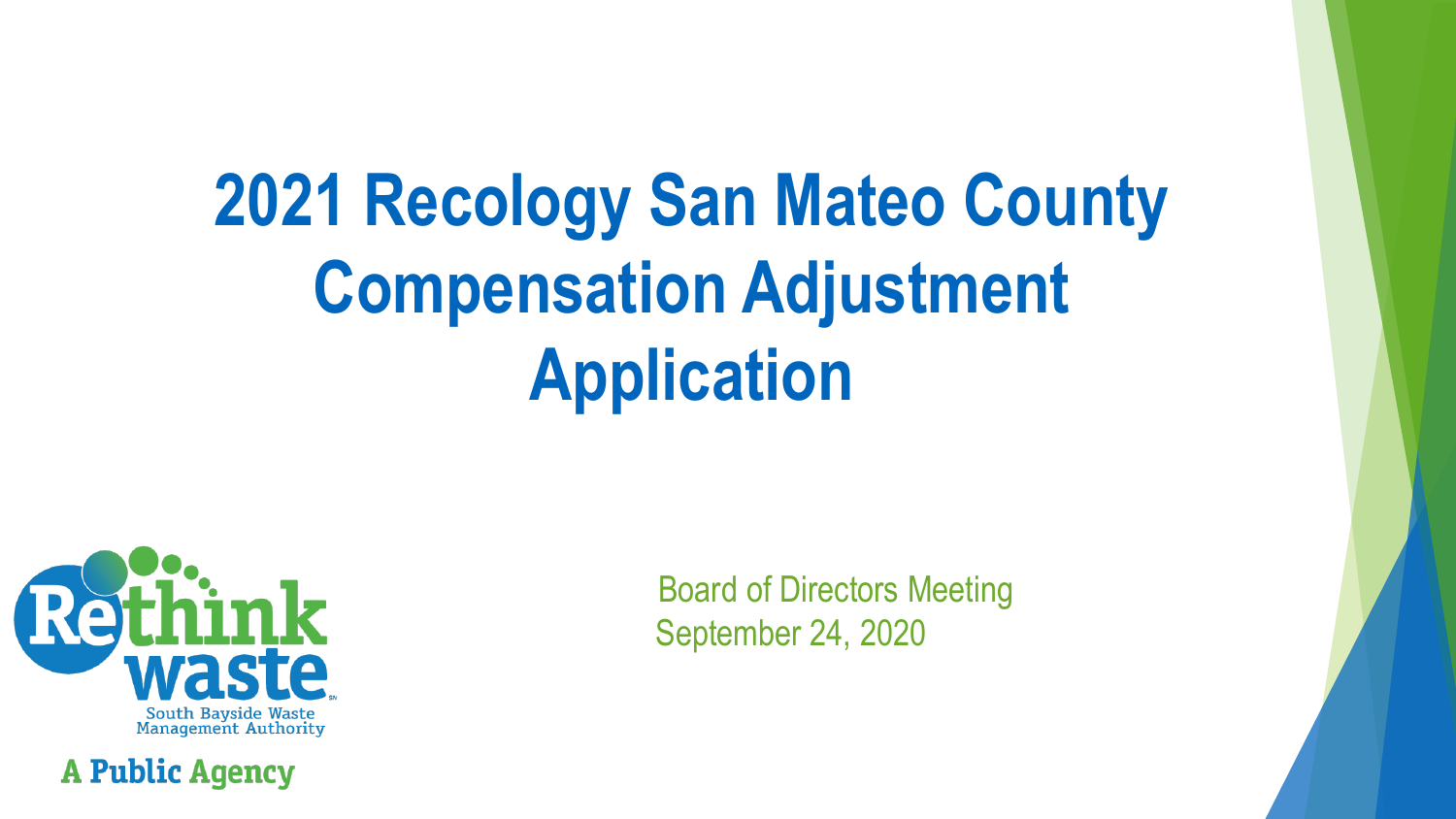# Recology Compensation Adjustment Application

#### Table 1

| <b>Total Contractor's Compensation</b> | <b>2020 Cost</b> | <b>2021 Cost</b> | Change      | $\frac{0}{2}$ |
|----------------------------------------|------------------|------------------|-------------|---------------|
| <b>Base Compensation</b>               | \$59,494,689     | \$65,614,926     | \$6,120,237 | 10.3%         |
| Incentives / Disincentives             | \$26,535         | \$159,587        | \$133,052   | 501.4%        |
| <b>Total Contractor's Compensation</b> | \$59,521,224     | \$65,774,515     | \$6,253,291 | 10.5%         |

#### **Contractor's compensation increase is primarily due to:**

- **Commencement 2021 Negotiated Base Restated & Amended Franchise Agreements**  $= +8\%$  vs. LY
- **Index Adjustment from the Negotiated Base** = +0.8%
- **Service Level Adjustment from the Negotiated Base** = +1.3%
- **Incentive / Disincentive = +\$133K**

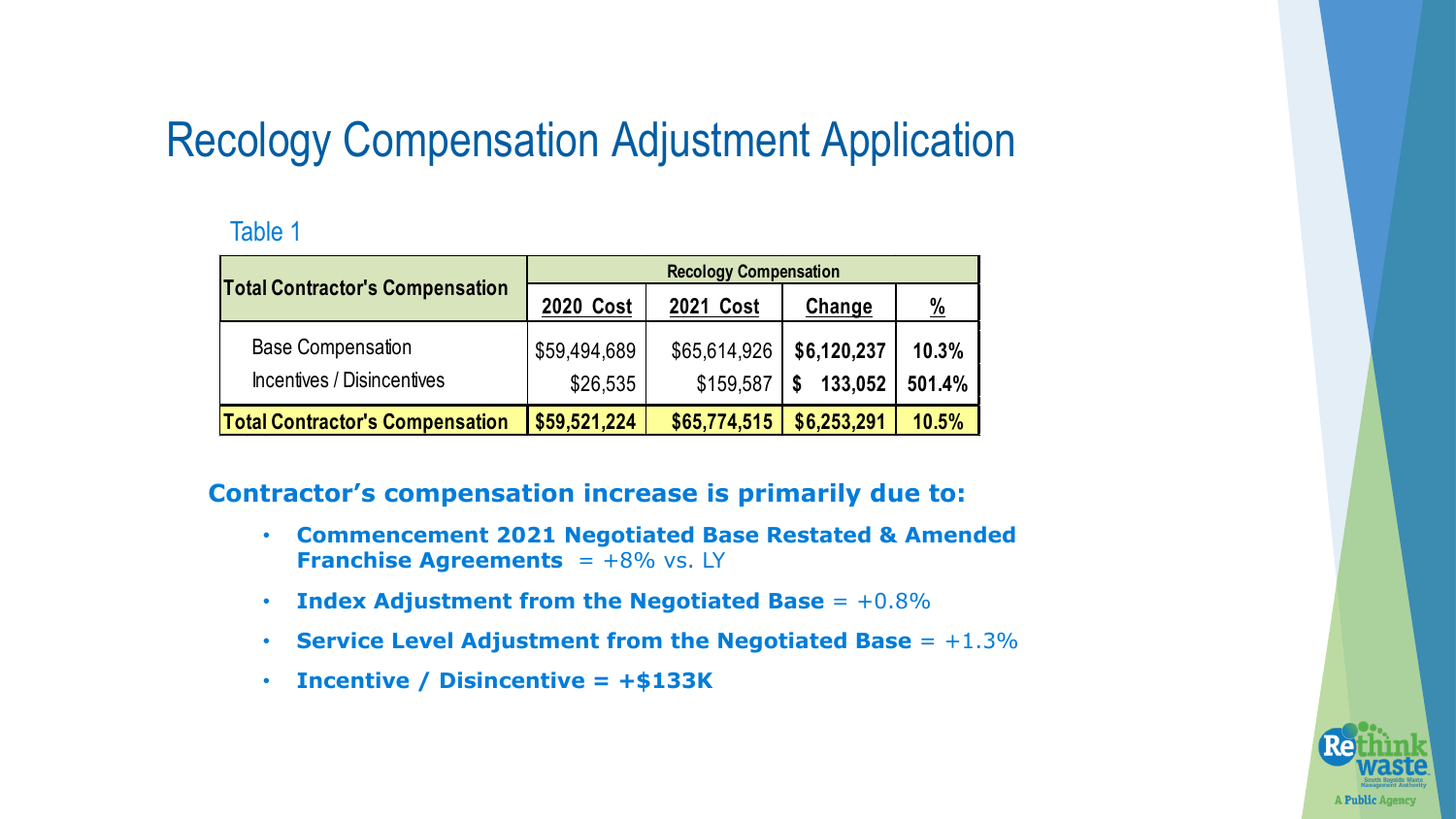### Timeline in Completing SBWMA Final Report

| <b>Date</b> | <b>Action</b>                                                                                  |
|-------------|------------------------------------------------------------------------------------------------|
| 15-Feb      | Annual Reports issued by Recology and SBR                                                      |
| 31-Mar      | 2019 Revenue Reconciliation issued by Recology                                                 |
| 5-Jun       | Letters to all Member Agencies requesting 2021 estimated franchise fees                        |
| $15 - Jun$  | 2021 Annual Compensation Application submitted by Recology                                     |
| 18-Jun      | Third Party Audit Report of Recology and SBR Annual Reports issued                             |
| $25$ -Jun   | Board Approved FY20/21 Budget including estimated tip fees                                     |
| 26-Jun      | <b>Comments sent to Recology from Member Agencies and SBWMA</b>                                |
| $3-Jul$     | 2021 Annual Compensation Application submitted by SBR                                          |
| $17 -$ Jul  | Revised 2021 Annual Compensation Application submitted by Recology                             |
| 24-Jul      | Revenue, Disposal and Franchise Fee Projections issued by SBWMA                                |
| 10-Aug      | Draft Report reviewing Recology's 2021 Compensation Adjustment Application submitted by SBWMA  |
| 17-Aug      | Draft Report reviewing SBR's 2021 Compensation Adjustment Application submitted by SBWMA       |
| 27-Aug      | Member Agencies Written Comments on SBWMA Draft Reports (Recology and SBR)                     |
| 10-Sep      | <b>SBWMA TAC Meeting: Staff Update and Discussion</b>                                          |
| 17-Sep      | <b>SBWMA Final Report (SBR and Recology Comp and Recommended Collection Rate Adj.)</b>         |
| 24-Sep      | SBWMA Board Meeting: Final Report (SBR and Recology Comp and Recommended Collection Rate Adj.) |

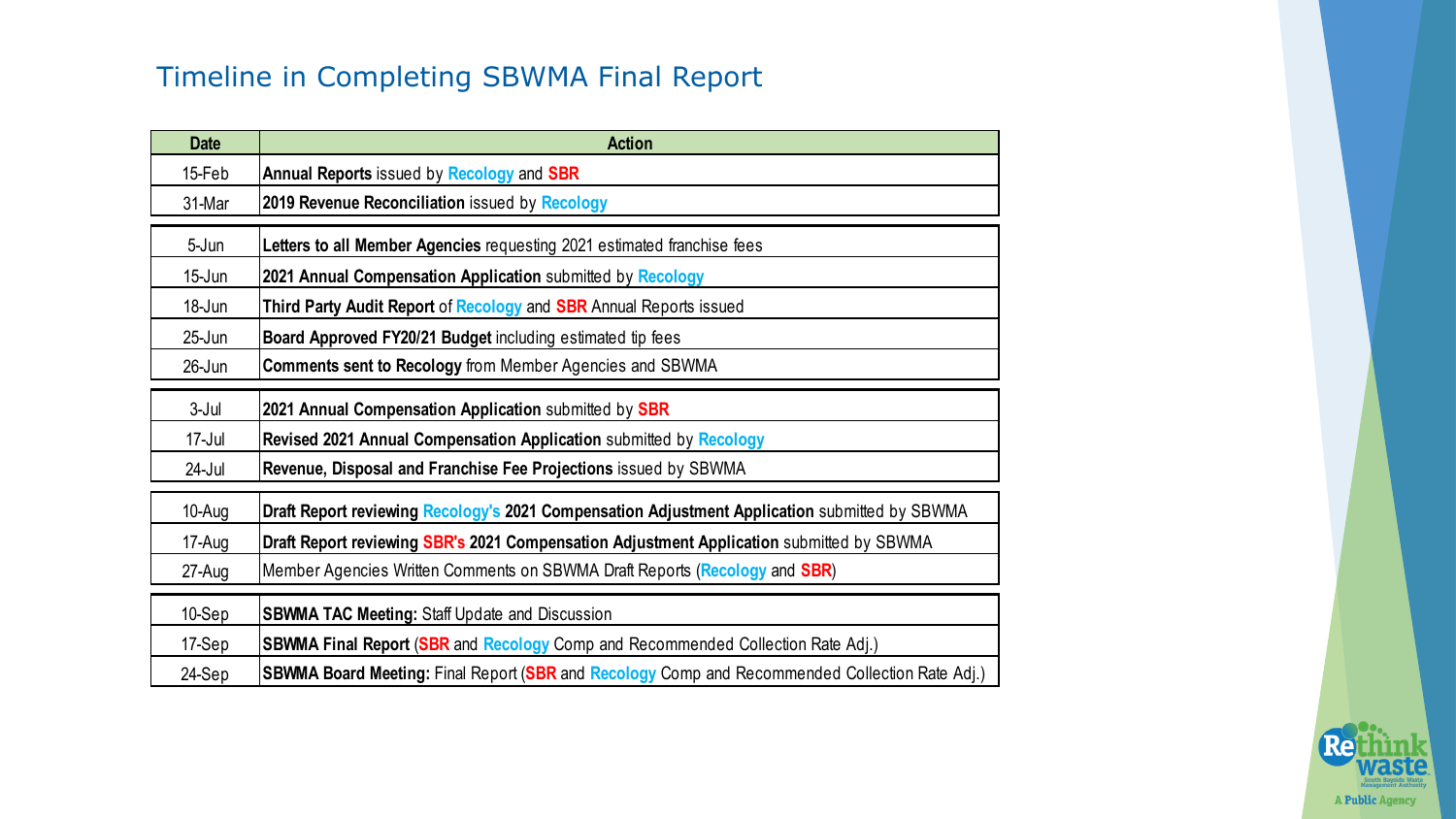# Process Followed in Completing SBWMA Final Report



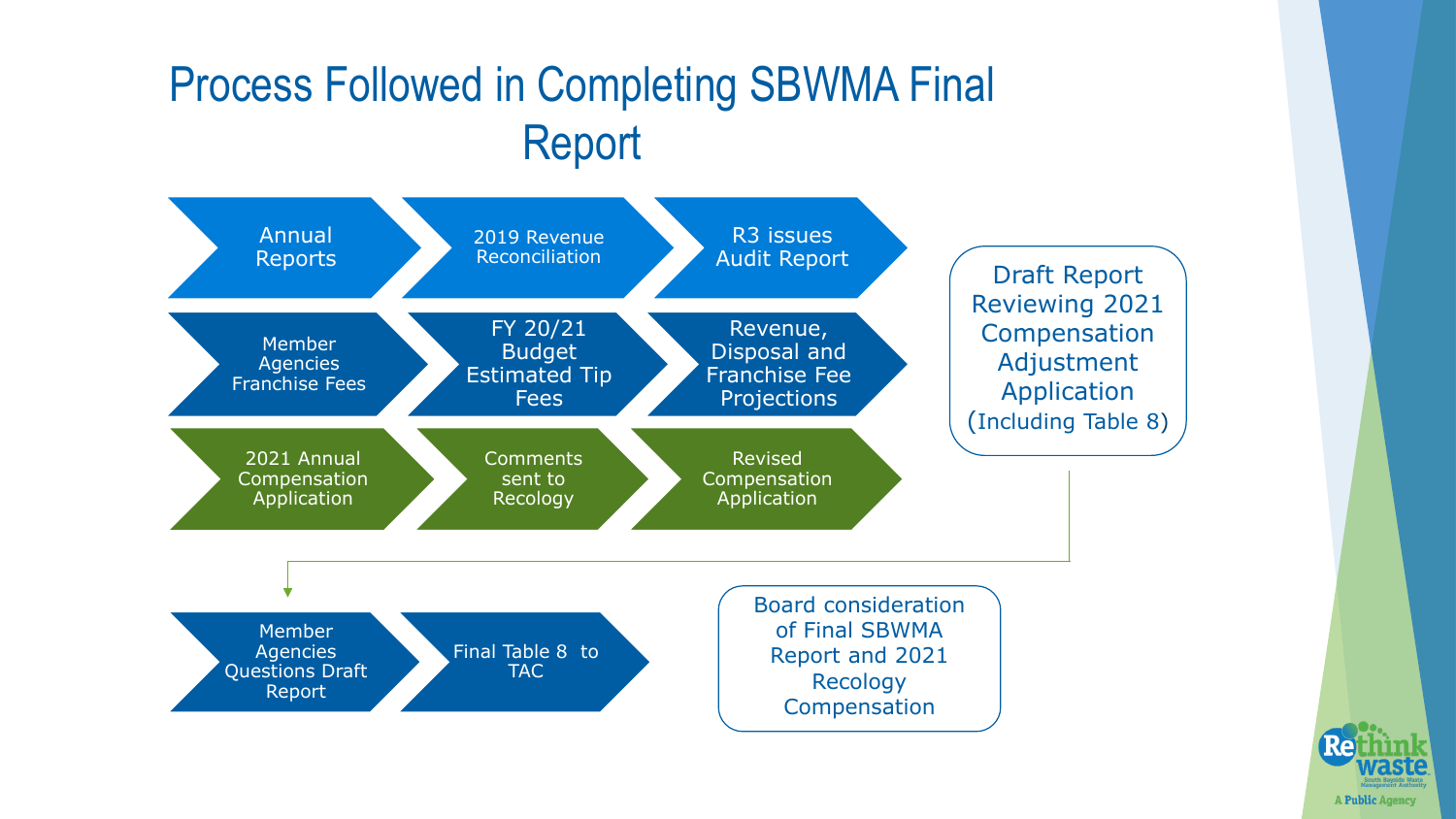# Recology Compensation Adjustment Application – Table 8

|                                  |                                                                                         |                                                   | <b>SBWMA</b>             |                            |                            |                          |                          |                          |                            |
|----------------------------------|-----------------------------------------------------------------------------------------|---------------------------------------------------|--------------------------|----------------------------|----------------------------|--------------------------|--------------------------|--------------------------|----------------------------|
|                                  |                                                                                         | TOTAL COLLECTION RATE ADJUSTMENT BY MEMBER AGENCY |                          |                            |                            |                          |                          |                          |                            |
|                                  | as of 09/17/2020                                                                        |                                                   |                          |                            | 2021 Rate Year             |                          |                          |                          |                            |
|                                  |                                                                                         |                                                   |                          |                            |                            |                          |                          |                          |                            |
|                                  |                                                                                         | <b>Total</b>                                      | <b>Atherton</b>          | <b>Belmont</b>             | <b>Burlingame</b>          | <b>East Palo Alto</b>    | <b>Foster City</b>       | Hillsborough             | <b>Menlo Park</b>          |
| Α.                               | 2021 RATE YEAR                                                                          |                                                   |                          |                            |                            |                          |                          |                          |                            |
| A <sub>1</sub>                   | 2021 Collection Revenue @ 2020 Rates                                                    | \$113,734,088                                     | \$3,219,879              | \$7,533,996                | \$11,257,983               | \$5,382,492              | \$6,360,355              | \$3,221,054              | \$12,078,104               |
| A <sub>2</sub>                   | <b>Total Recology Compensation</b>                                                      | \$65,774,515                                      | \$1,612,762              | \$4,216,811                | \$6,417,246                | \$2,782,697              | \$3,961,352              | \$2,049,577              | \$6,892,197                |
| A <sub>3</sub><br>A <sub>4</sub> | <b>Pass-Through Costs</b>                                                               |                                                   |                          |                            |                            |                          |                          |                          |                            |
| A <sub>5</sub>                   | <b>Disposal &amp; Processing Fees</b><br><b>Agency Franchise Fees</b>                   | \$36,644,671<br>\$16,083,680                      | \$1,328,073<br>\$331,060 | \$1,962,155<br>\$1,982,280 | \$3,621,810<br>\$1,874,459 | \$2,231,632<br>\$642,907 | \$2,168,526<br>\$402,221 | \$1,200,434<br>\$295,220 | \$3,976,267<br>\$2,007,410 |
| A <sub>6</sub>                   | <b>Total Pass-Through Costs</b>                                                         |                                                   |                          |                            |                            |                          |                          |                          |                            |
| A7                               | 2021 Revenue Requirement                                                                | \$52,728,352                                      | \$1,659,133              | \$3,944,435                | \$5,496,270                | \$2,874,539              | \$2,570,747              | \$1,495,654              | \$5,983,677                |
| A8                               |                                                                                         | \$118,502,867                                     | \$3,271,895              | \$8,161,246                | \$11,913,516               | \$5,657,235              | \$6,532,098              | \$3,545,231              | \$12,875,873               |
| A <sub>9</sub>                   | 2021 Surplus/(Shortfall) estimated                                                      | (\$4,768,779)                                     | (\$52,016)               | (\$627, 250)               | ( \$655, 533)              | (\$274,743)              | (\$171,743)              | (\$324,178)              | (\$797,769)                |
|                                  | <b>Agency Fees on A.8 Shortfall</b>                                                     | (\$405,887)                                       | (\$5,202)                |                            | (\$91,775)                 | (\$26,232)               | (\$8,587)                | (\$32,418)               | (\$108,497)                |
| A <sub>10</sub>                  | <b>Rate Adjustment Percentage</b><br>(Associated with 2021 estimated Surplus/Shortfall) | 4.5%                                              | 1.8%                     |                            | 6.6%                       | 5.6%                     | 2.8%                     | 11.1%                    | 7.5%                       |
| В.                               | 2019 Final Surplus/(Shortfall)                                                          |                                                   |                          |                            |                            |                          |                          |                          |                            |
| B.1                              | Surplus/(Shortfall) 2019 FINAL (incl. Interest)                                         | \$1,298,622                                       |                          | (\$1,931,206)              |                            | \$57,124                 | \$148,378                | \$307,175                | \$309,418                  |
| B.2                              | <b>Agency Fees on B.1 Shortfall</b>                                                     |                                                   |                          |                            |                            |                          |                          |                          |                            |
| <b>B.3</b>                       | <b>Rate Adjustment Percentage</b><br>(Associated with 2019 Final Surplus/Shortfall)     | $-1.1%$                                           |                          |                            |                            | $-1.1%$                  | $-2.3%$                  | $-9.5%$                  | $-2.6%$                    |
| $\mathbf{c}$ .                   | <b>2021 REQUIRED REVENUE ADJUSTMENT</b>                                                 | ( \$3,876,044)                                    |                          |                            |                            |                          |                          |                          |                            |
| C.1                              | Cumulative Revenue Requirement (A.7-A.9-B.1-B.2)                                        | \$117,610,132                                     | \$3,277,096              | \$10,092,452               | \$12,005,290               | \$5,626,344              | \$6,392,308              | \$3,270,474              | \$12,674,952               |
| C.2                              | Subtotal Surplus/(Shortfall) (A.1 - C.1)                                                | (\$3,876,044)                                     | (\$57,218)               | (\$2,558,456)              | $(*747,308)$               | (\$243,852)              | (\$31,952)               | (\$49,420)               | (\$596, 848)               |
| C.3                              | Rate Adjustment Percentage (C.2 / A.1)                                                  | 3.4%                                              | 1.8%                     |                            | 6.6%                       | 4.5%                     | 0.5%                     | 1.5%                     | 4.9%                       |
|                                  |                                                                                         |                                                   |                          |                            |                            |                          |                          |                          |                            |
| D.<br><b>D.1</b>                 | 2020 Estimated Surplus/(Shortfall)                                                      |                                                   |                          |                            |                            |                          |                          |                          |                            |
| D.2                              | Surplus/(Shortfall), 2020 estimated<br>Surplus/(Shortfall) 2018 FINAL (incl. Interest)  | \$4,668,942                                       | \$387,665                | \$41,640                   | \$267,765                  | \$11,226                 | \$293.681                | (\$261,605)              | (\$61,622)                 |
| D.3                              | Net Estimated 2020 Surplus/Shortfall                                                    | \$897,411<br>\$5,566,353                          | \$387,665                | (\$945,960)<br>(\$904,320) | \$267,765                  | \$118,513<br>\$129,739   | \$188,516<br>\$482,197   | \$512,679<br>\$251,074   | \$317,600<br>\$255,978     |
| D.4                              | Agency Fees on D.3 Estimated Shortfall                                                  |                                                   |                          |                            |                            |                          |                          |                          |                            |
|                                  |                                                                                         |                                                   |                          |                            |                            |                          |                          |                          |                            |
| D.5                              | <b>Rate Adjustment Percentage</b><br>(Associated with 2020 Estimated Surplus/Shortfall) | $-4.9%$                                           | $-12.0%$                 | 12.0%                      | $-2.4%$                    | $-2.4%$                  | $-7.6%$                  | $-7.8%$                  | $-2.1%$                    |
| Ε.                               | Adjustments                                                                             |                                                   |                          |                            |                            |                          |                          |                          |                            |
| E.1                              | Miscellaneous Adjustment/Payment                                                        | \$3,462,776                                       |                          | \$3,462,776                |                            |                          |                          |                          |                            |
| F.                               | <b>TOTAL RATE IMPACT</b>                                                                |                                                   |                          |                            |                            |                          |                          |                          |                            |
| F.1                              | Cumulative Revenue Requirement (C.1-D.3+E.1)                                            | \$108,581,003                                     | \$2,889,431              | \$7,533,996                | \$11,737,526               | \$5,496,605              | \$5,910,110              | \$3,019,399              | \$12,418,974               |
| F.2                              | Total Surplus/(Shortfall) (A.1 - F.1)                                                   | \$5,153,085                                       | \$330,447                |                            | (\$479,543)                | (\$114, 112)             | \$450,245                | \$201,654                | (\$340, 871)               |
| F.3                              | Total Rate Adjustment Percentage (F.2 / A.1)                                            | $-4.5%$                                           | $-10.3%$                 |                            | 4.3%                       | 2.1%                     | $-7.1%$                  | $-6.3%$                  | 2.8%                       |

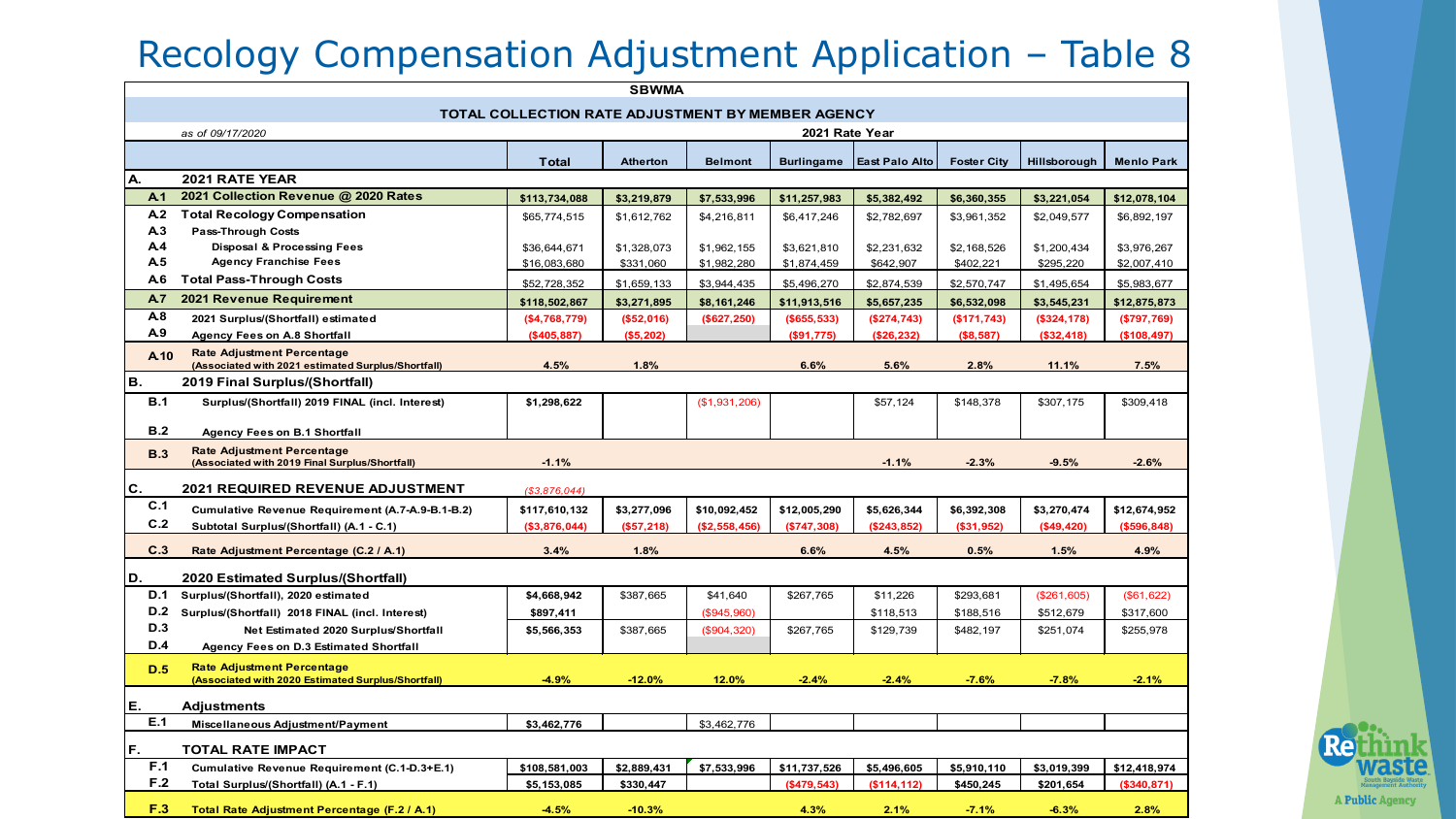# Recology Compensation Adjustment Application – Table 8

|                |                                                                                         | <b>SBWMA</b>              |                     |                   |                  |                 |                                  |
|----------------|-----------------------------------------------------------------------------------------|---------------------------|---------------------|-------------------|------------------|-----------------|----------------------------------|
|                | TOTAL COLLECTION RATE ADJUSTMENT BY MEMBER AGENCY                                       |                           |                     |                   |                  |                 |                                  |
|                | as of 09/17/2020                                                                        |                           |                     |                   | 2021 Rate Year   |                 |                                  |
|                |                                                                                         | <b>North Fair</b><br>Oaks | <b>Redwood City</b> | <b>San Carlos</b> | <b>San Mateo</b> | <b>West Bay</b> | Unincorporated<br>County - Total |
| А.             | <b>2021 RATE YEAR</b>                                                                   |                           |                     |                   |                  |                 |                                  |
| A <sub>1</sub> | 2021 Collection Revenue @ 2020 Rates                                                    | \$3,238,839               | \$21,386,468        | \$9,299,907       | \$25,365,787     | \$1,771,433     | \$3,617,793                      |
| A <sub>2</sub> | <b>Total Recology Compensation</b>                                                      | \$2,023,225               | \$11,701,064        | \$5,906,082       | \$14,623,981     | \$1,107,810     | \$2,479,713                      |
| A.3            | <b>Pass-Through Costs</b>                                                               |                           |                     |                   |                  |                 |                                  |
| A <sub>4</sub> | <b>Disposal &amp; Processing Fees</b>                                                   | \$1,141,053               | \$6,820,322         | \$2,713,626       | \$7,793,420      | \$545,437       | \$1,141,918                      |
| A <sub>5</sub> | <b>Agency Franchise Fees</b>                                                            | \$151,112                 | \$2,975,656         | \$1,238,935       | \$3,909,796      | \$101,430       | \$171,193                        |
| A.6            | <b>Total Pass-Through Costs</b>                                                         | \$1,292,165               | \$9,795,978         | \$3,952,561       | \$11,703,215     | \$646,867       | \$1,313,111                      |
| A <sub>7</sub> | 2021 Revenue Requirement                                                                | \$3,315,390               | \$21,497,042        | \$9,858,643       | \$26,327,197     | \$1,754,676     | \$3,792,824                      |
| A.8            | 2021 Surplus/(Shortfall) estimated                                                      | (\$76,551)                | (\$110, 574)        | (\$558,736)       | (\$961,410)      | \$16,756        | (\$175,031)                      |
| A.9            | <b>Agency Fees on A.8 Shortfall</b>                                                     | ( \$3, 828)               | (\$15,093)          | (\$67,048)        | (\$38,456)       |                 | (\$8,752)                        |
| A.10           | <b>Rate Adjustment Percentage</b>                                                       |                           |                     |                   |                  |                 |                                  |
|                | (Associated with 2018 estimated Surplus/Shortfall)                                      | 2.5%                      | 0.6%                | 6.7%              | 3.9%             | $-0.9%$         | 5.1%                             |
| В.             | 2019 Final Surplus/(Shortfall)                                                          |                           |                     |                   |                  |                 |                                  |
| B.1            | Surplus/(Shortfall) 2019 FINAL (incl. Interest)                                         | \$186,576                 | \$117,943           | \$163,382         | \$1,382,278      | \$136,383       | \$421,171                        |
| B.2            |                                                                                         |                           |                     |                   |                  |                 |                                  |
|                | <b>Agency Fees on B.1 Shortfall</b>                                                     |                           |                     |                   |                  |                 |                                  |
| B.3            | <b>Rate Adjustment Percentage</b><br>(Associated with 2019 Final Surplus/Shortfall)     | $-5.8%$                   | $-0.6%$             | $-1.8%$           | $-5.4%$          | $-7.7%$         | $-11.6%$                         |
|                |                                                                                         |                           |                     |                   |                  |                 |                                  |
| С.             | <b>2021 REQUIRED REVENUE ADJUSTMENT</b>                                                 |                           |                     |                   |                  |                 |                                  |
| C.1            | Cumulative Revenue Requirement (A.7-A.9-B.1-B.2)                                        | \$3,132,642               | \$21,394,193        | \$9,762,309       | \$24,983,375     | \$1,618,293     | \$3,380,404                      |
| C.2            | Subtotal Surplus/(Shortfall) (A.1 - C.1)                                                | \$106,197                 | (\$7,725)           | $(*462,403)$      | \$382,412        | \$153,139       | \$237,388                        |
| C.3            | Rate Adjustment Percentage (C.2 / A.1)                                                  | $-3.3%$                   | 0.0%                | 5.0%              | $-1.5%$          | $-8.6%$         | $-6.6%$                          |
| D.             | <b>2020 Estimated Surplus/(Shortfall)</b>                                               |                           |                     |                   |                  |                 |                                  |
| <b>D.1</b>     | Surplus/(Shortfall), 2020 estimated                                                     | \$295,802                 | \$1,773,735         | \$371,047         | \$1,325,197      | \$147,320       | \$77,092                         |
| <b>D.2</b>     | Surplus/(Shortfall) 2018 FINAL (incl. Interest)                                         | \$170,430                 | (\$68,556)          | \$489,857         | \$10,639         | \$86,117        | \$17,576                         |
| D.3            | Net Estimated 2020 Surplus/Shortfall                                                    | \$466,232                 | \$1,705,179         | \$860,904         | \$1,335,836      | \$233,437       | \$94,668                         |
| <b>D.4</b>     | <b>Agency Fees on D.3 Estimated Shortfall</b>                                           |                           |                     |                   |                  |                 |                                  |
|                |                                                                                         |                           |                     |                   |                  |                 |                                  |
| D.5            | <b>Rate Adjustment Percentage</b><br>(Associated with 2020 Estimated Surplus/Shortfall) | $-14.4%$                  | $-8.0%$             | $-9.3%$           | $-5.3%$          | $-13.2%$        | $-2.6%$                          |
| Е.             | Adjustments                                                                             |                           |                     |                   |                  |                 |                                  |
| E.1            |                                                                                         |                           |                     |                   |                  |                 |                                  |
|                | Miscellaneous Adjustment/Payment                                                        |                           |                     |                   |                  |                 |                                  |
| F.             | <b>TOTAL RATE IMPACT</b>                                                                |                           |                     |                   |                  |                 |                                  |
| F.1            | Cumulative Revenue Requirement (C.1-D.3+E.1)                                            | \$2,666,410               | \$19,689,014        | \$8,901,405       | \$23,647,539     | \$1,384,856     | \$3,285,737                      |
| F.2            | Total Surplus/(Shortfall) (A1 - F1)                                                     | \$572,429                 | \$1,697,454         | \$398,502         | \$1,718,248      | \$386,576       | \$332,056                        |
| F.3            | Total Rate Adjustment Percentage (F.2 / A.1)                                            | $-17.7%$                  | $-7.9%$             | $-4.3%$           | $-6.8%$          | $-21.8%$        | $-9.2%$                          |

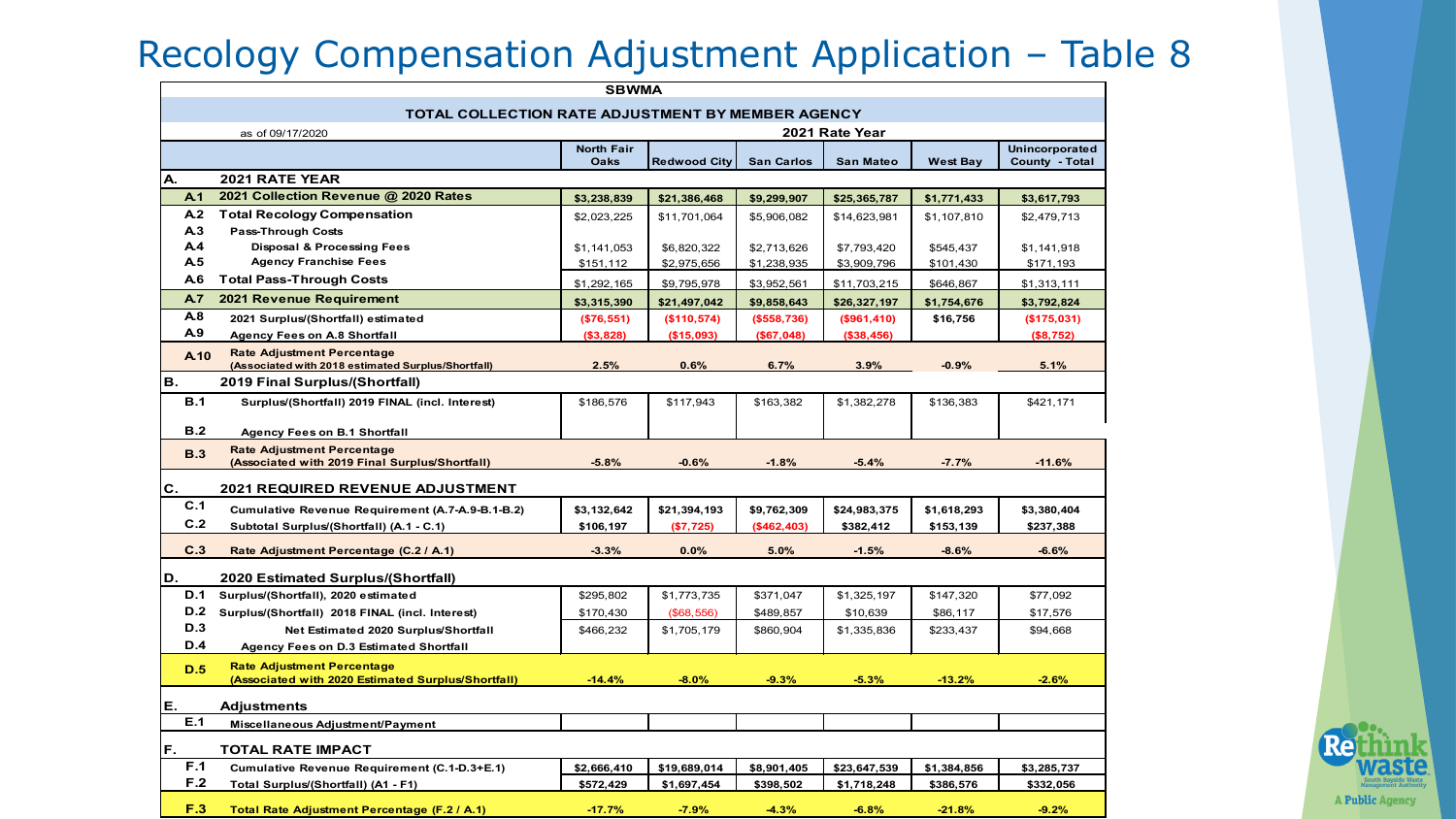#### 2021 Service Level Adjustment Calculation

| Average                              |                                | Average                              |
|--------------------------------------|--------------------------------|--------------------------------------|
| 2014, 2015, 2016                     |                                | 2018, 2019, 2020                     |
| <b>MSW Accounts</b><br>Single Family | VS.                            | <b>MSW Accounts</b><br>Single Family |
| <b>Lifts</b><br>Commercial/MFD       | VS.                            | <b>Lifts</b><br>Commercial/MFD       |
| <b>Pulls</b><br>Drop Box             | VS.                            | <b>Pulls</b><br>Drop Box             |
|                                      | Percent Increase               |                                      |
|                                      | Percent Increase x 75%         |                                      |
|                                      | <b>Applied to Direct Costs</b> |                                      |

- **2021 Indirect Cost**  No Service Level Adjustment
- **Depreciation** Fixed at the 2021 negotiated amount
- **Fuel Increase**  based on CPI 2015/2016 vs. 2019/2020

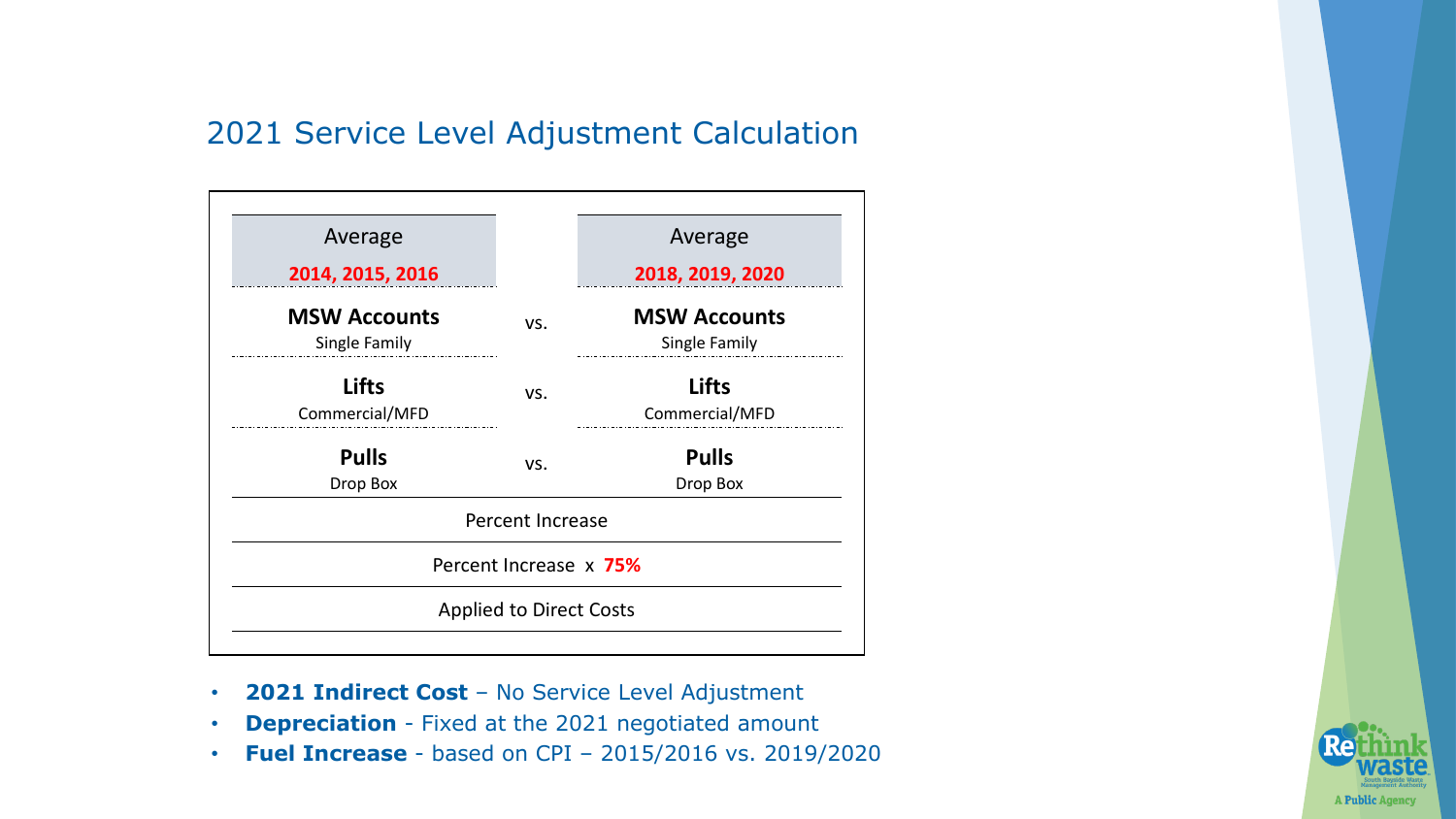## 2021 Contractor's CPI & Service Level Adjustment

(from the 2021 Negotiated Base Compensation)

| 2021 Total by Member<br>Agency    | Negotiated<br>2021 Base<br>Compensation | CPI<br>Increases | CPI %<br>Increase | Service Level<br>Adjustment<br>Increases | SLA %<br>Increase | Total Compensation   Total %<br>Including CPI + SLA Increase |       |
|-----------------------------------|-----------------------------------------|------------------|-------------------|------------------------------------------|-------------------|--------------------------------------------------------------|-------|
| Atherton                          | \$1,593,158                             | \$14,808         | 0.9               | \$2,886                                  | 0.2               | \$1,610,853                                                  | 1.1   |
| <b>Belmont</b>                    | \$4,105,137                             | \$33,702         | 0.8               | \$71,123                                 | 1.7               | \$4,209,962                                                  | 2.6   |
| Burlingame                        | \$6,286,129                             | \$49,449         | 0.8               | \$59,585                                 | 0.9               | \$6,395,164                                                  | $1.7$ |
| East Palo Alto                    | \$2,726,530                             | \$22,597         | 0.8               | \$23,218                                 | 0.9               | \$2,772,345                                                  | 1.7   |
| <b>Foster City</b>                | \$3,907,631                             | \$32,269         | 0.8               | \$12,337                                 | 0.3               | \$3,952,237                                                  | 1.1   |
| Hillsborough                      | \$2,021,219                             | \$18,809         | 0.9               | \$7,276                                  | 0.4               | \$2,047,304                                                  | 1.3   |
| Menlo Park                        | \$6,608,325                             | \$56,357         | 0.9               | \$211,967                                | 3.2               | \$6,876,649                                                  | 4.1   |
| Redwood City                      | \$11,458,072                            | \$93,842         | 0.8               | \$116,111                                | 1.0               | \$11,668,025                                                 | 1.8   |
| San Carlos                        | \$5,766,877                             | \$48,324         | 0.8               | \$79,645                                 | 1.4               | \$5,894,847                                                  | 2.2   |
| San Mateo                         | \$14,255,139                            | \$114,864        | 0.8               | \$216,813                                | 1.5               | \$14,586,816                                                 | 2.3   |
| <b>West Bay Sanitary Dist</b>     | \$1,083,844                             | \$9,419          | 0.9               | \$13,245                                 | 1.2               | \$1,106,508                                                  | 2.1   |
| Unincorporated County             | \$2,436,377                             | \$20,607         | 0.8               | \$19,256                                 | 0.8               | \$2,476,241                                                  | 1.6   |
| North Fair Oaks                   | \$1,977,205                             | \$16,560         | 0.8               | \$24,213                                 | 1.2               | \$2,017,978                                                  | 2.1   |
| Total SBWMA *                     | \$64,225,644                            | \$531,608        | 0.8               | \$857,676                                | 1.3               | \$65,614,927                                                 | 2.2   |
| * Excludes Incentive/Disincentive |                                         |                  |                   |                                          |                   |                                                              |       |

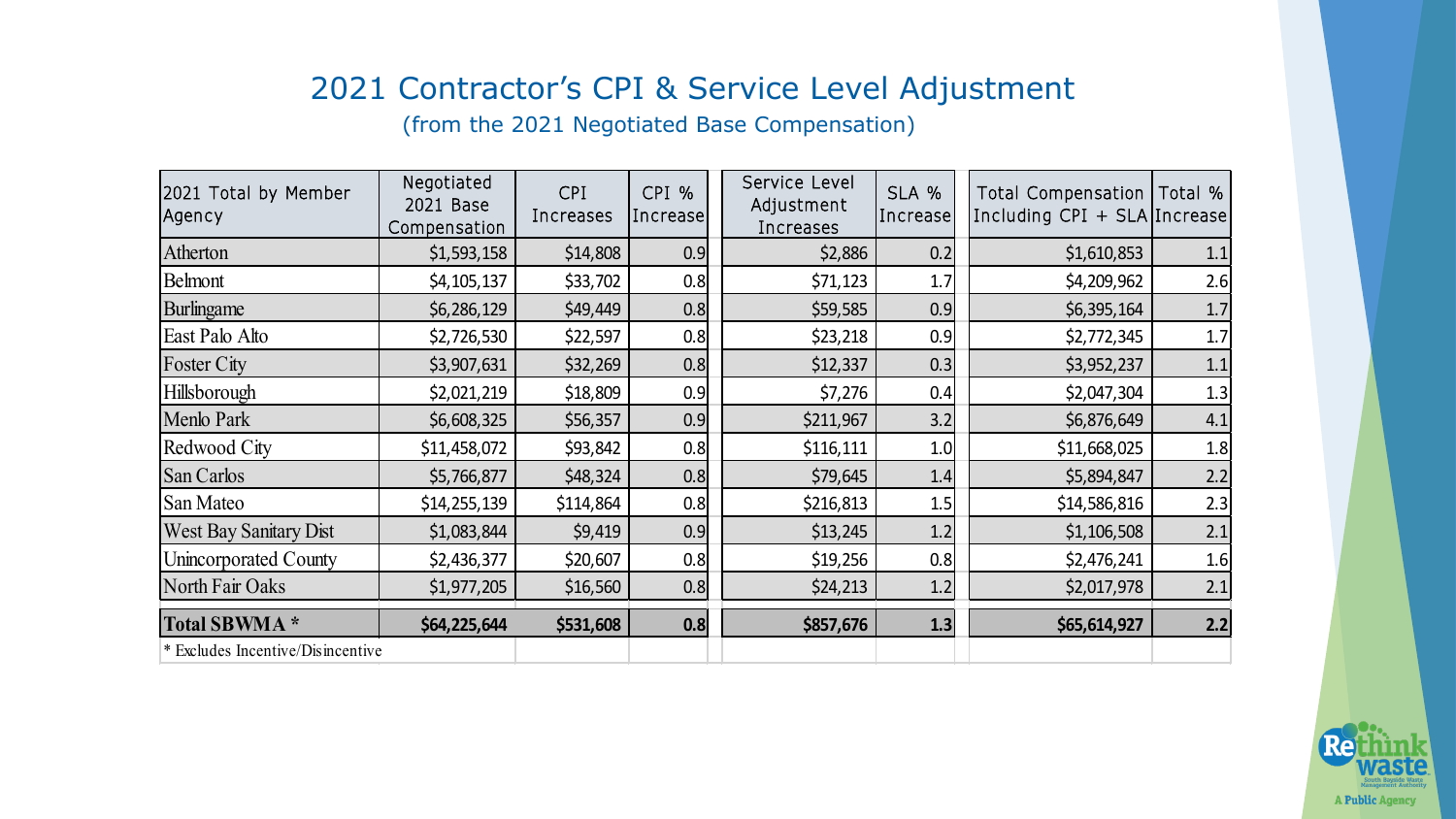## 2022 Service Level Adjustment Calculation

#### Direct Cost **Indirect Cost**

|     | Average<br>2019, 2020, 2021          | Average<br>2018, 2019, 2020                                                   |     | Average<br>2019, 2020, 2021          |
|-----|--------------------------------------|-------------------------------------------------------------------------------|-----|--------------------------------------|
| VS. | <b>MSW Accounts</b><br>Single Family | <b>MSW Accounts</b><br>Single Family                                          | VS. | <b>MSW Accounts</b><br>Single Family |
| VS. | <b>Lifts</b><br>Commercial/MFD       | <b>Lifts</b><br>Commercial/MFD                                                | VS. | <b>Lifts</b><br>Commercial/MFD       |
| VS. | <b>Pulls</b><br>Drop Box             | <b>Pulls</b><br>Drop Box                                                      | VS. | <b>Pulls</b><br>Drop Box             |
|     |                                      |                                                                               |     |                                      |
|     |                                      | Percent Increase x 65%                                                        |     |                                      |
|     |                                      | <b>Applied to Indirect Costs</b>                                              |     |                                      |
|     |                                      | Percent Increase<br>Percent Increase x 100%<br><b>Applied to Direct Costs</b> |     | Percent Increase                     |

- **Depreciation** Fixed at the 2022 negotiated amount
- **Fuel Increase**  Service Level Adjustment applies at 100%